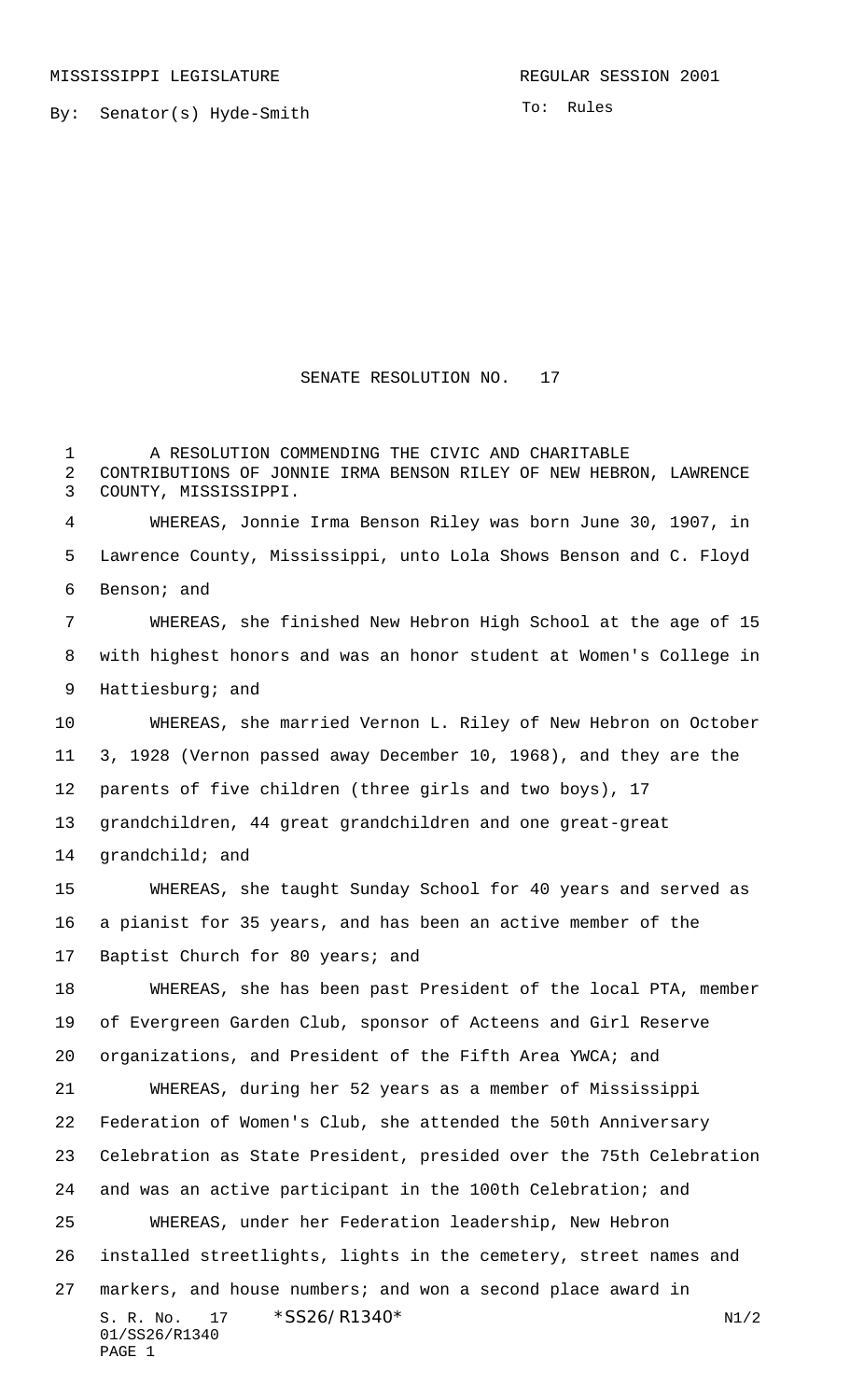General Federation. She was instrumental in fundraising for the town public library. She is the only charter member of New Hebron Club still active in Federation work; and

 WHEREAS, she served on the ETV Board of Directors; when the ETV Bill was seriously in jeopardy of failing, she joined other club women in making phone calls, sending telegrams and personal visits to the Legislators; and

 WHEREAS, she donated land on Main Street of New Hebron for construction of the City Hall and the Fire Station; and provided land for a city park to be furbished by local civic groups; and WHEREAS, she served on the Mississippi Status of Women's Commission, appointed by Governor William Waller; and

 WHEREAS, she was a member of Citizens Control of Federal Spending during the term of President Richard Nixon; and

 WHEREAS, she has been a member of the Order of the Easter Star (OES) since 1933. Serving as Worthy Matron several times, was Secretary for 20 years and served in several other offices of the local order. On the state level, she served as District Deputy Grand Matron, Grand Organist, and in 1955, was elected Worthy Grand Matron of Mississippi OES. She concluded her term by presiding over the Golden Anniversary Session Grand Chapter held in Jackson, Mississippi; and

 WHEREAS, she served on the International Temple Committee of General Chapter from 1973 through 1976, and has attended General Grand Chapter consecutively since the 1949 Session held in Toronto, Canada. She was presented a Certificate of Appreciation from the Mississippi and General Chapter at the 1999 meeting in Detroit, Michigan; and

 WHEREAS, she served as Chairman of the Ritual Committee, the Jurisprudence Committee and the Hospitality Committee on the State level in OES; and